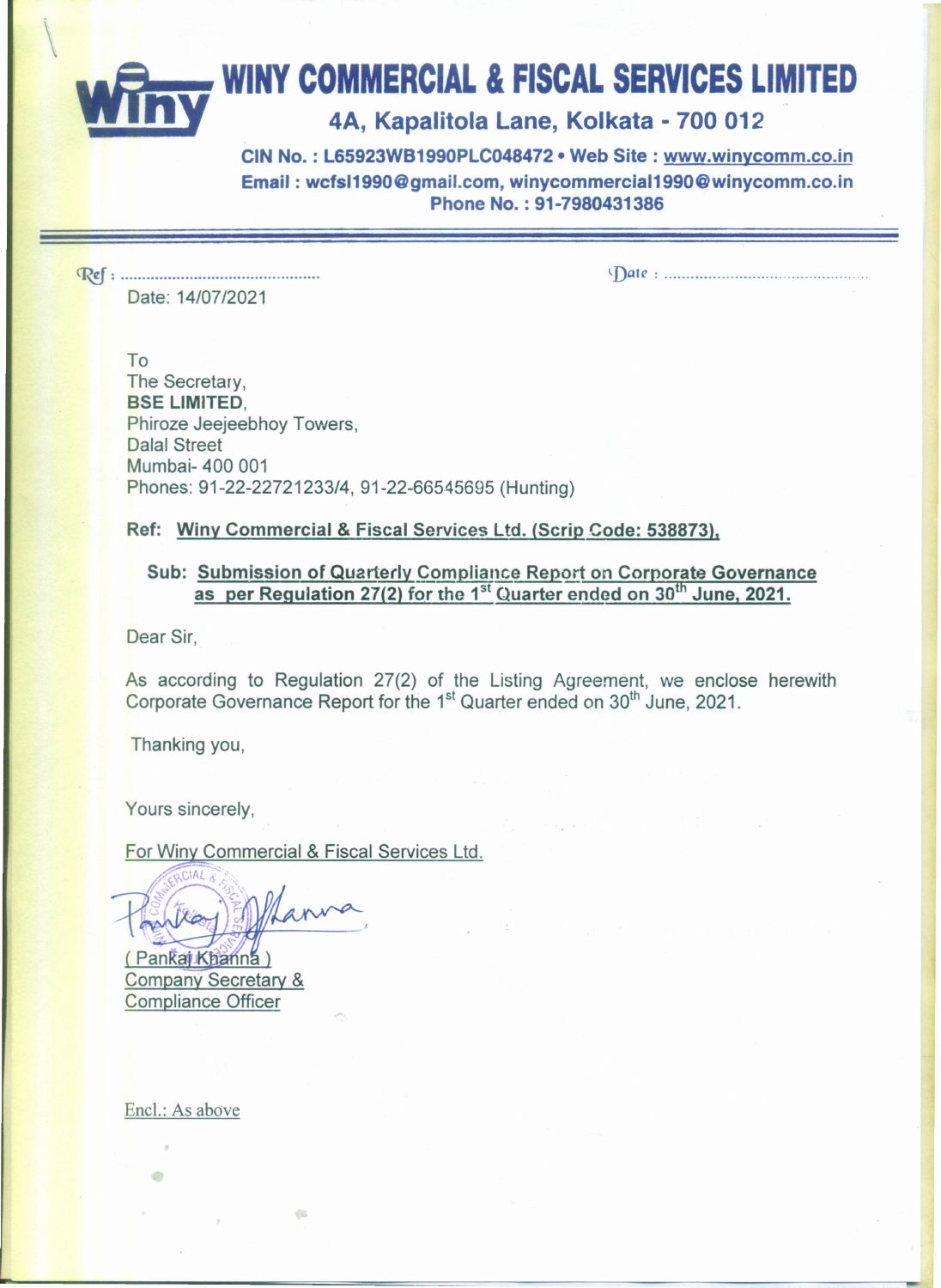| <b>General information about company</b>                       |                                        |  |  |  |  |  |
|----------------------------------------------------------------|----------------------------------------|--|--|--|--|--|
| Scrip code                                                     | 538873                                 |  |  |  |  |  |
| <b>NSE Symbol</b>                                              | not applicable                         |  |  |  |  |  |
| <b>MSEI</b> Symbol                                             | not applicable                         |  |  |  |  |  |
| <b>ISIN</b>                                                    | <b>INE111CO1013</b>                    |  |  |  |  |  |
| Name of the entity                                             | WINY COMMERCIAL & FISCAL SERVICES LTD. |  |  |  |  |  |
| Date of start of financial year                                | $01 - 04 - 2021$                       |  |  |  |  |  |
| Date of end of financial year                                  | 31-03-2022                             |  |  |  |  |  |
| <b>Reporting Quarter</b>                                       | Quarterly                              |  |  |  |  |  |
| Date of Report                                                 | 30-06-2021                             |  |  |  |  |  |
| Risk management committee                                      | Not Applicable                         |  |  |  |  |  |
| Market Capitalisation as per immediate previous Financial Year | Any other                              |  |  |  |  |  |

## **Annexure I**

| Annexure I to be submitted by listed entity on quarterly basis |                     |     |            |  |  |  |  |                                                                      |  |                                                          |         |               |       |       |                        |              |       |
|----------------------------------------------------------------|---------------------|-----|------------|--|--|--|--|----------------------------------------------------------------------|--|----------------------------------------------------------|---------|---------------|-------|-------|------------------------|--------------|-------|
| <b>I. Composition of Board of Directors</b>                    |                     |     |            |  |  |  |  |                                                                      |  |                                                          |         |               |       |       |                        |              |       |
|                                                                |                     |     |            |  |  |  |  | Disclosure of notes on composition of board of directors explanatory |  |                                                          |         |               |       |       |                        |              |       |
|                                                                |                     |     |            |  |  |  |  |                                                                      |  | Wether the listed entity has a Regular Chairperson   Yes |         |               |       |       |                        |              |       |
| Whether Chairperson is related to MD or CEO No                 |                     |     |            |  |  |  |  |                                                                      |  |                                                          |         |               |       |       |                        |              |       |
|                                                                | Name of $\parallel$ | PAN | <b>DIN</b> |  |  |  |  | Categor   Categor   Catego   Dat   Whether   Date of                 |  | Initial                                                  | Date of | Date of Tenur | No of | No of | Number of   No of post | <b>Notes</b> | Notes |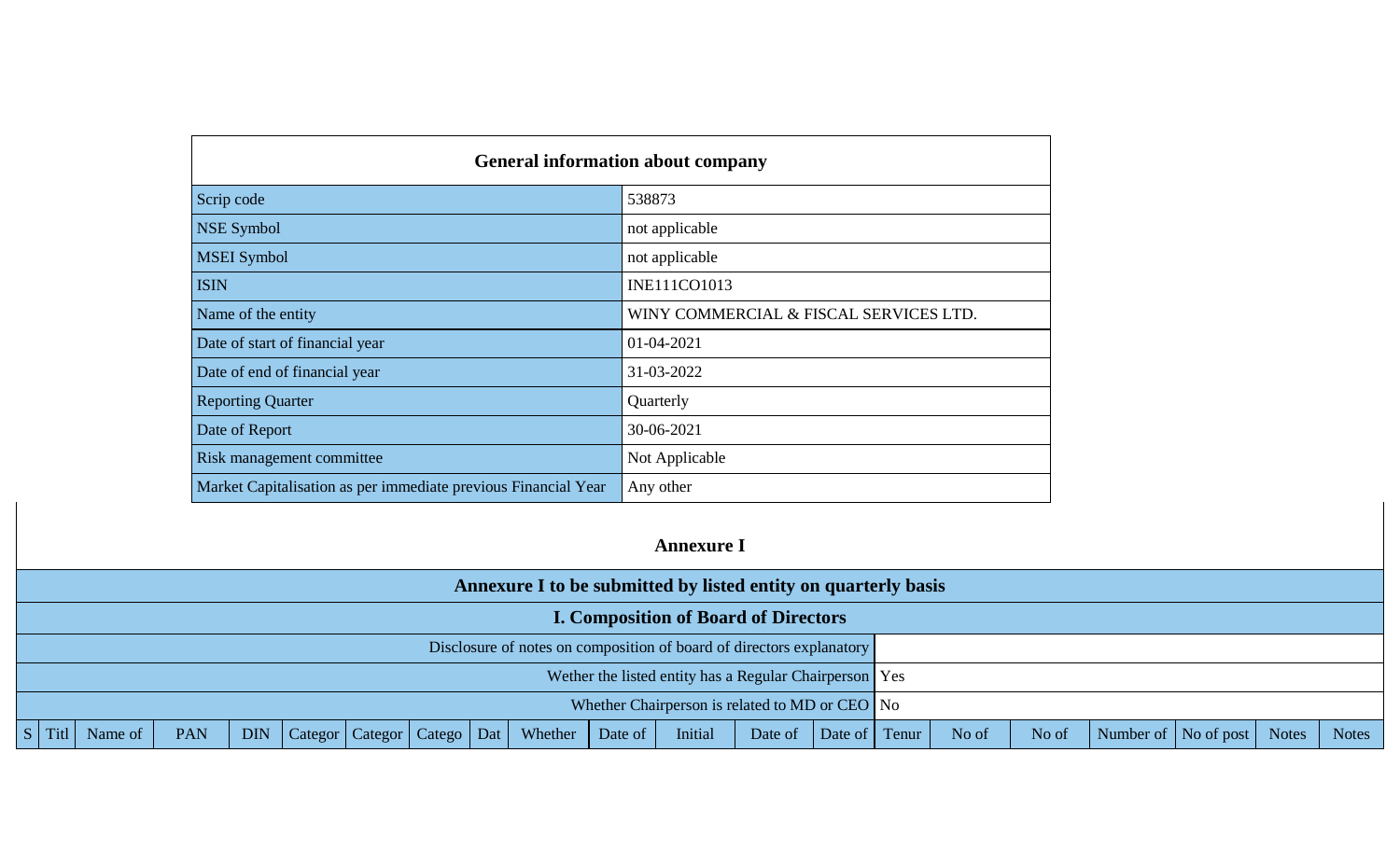| $r_{\rm}$    | e<br>(Mr)<br>Ms) | the<br>Director                              |                                  |              | $y 1$ of<br>director<br>${\bf S}$                   | $y$ 2 of<br>director<br>$\mathbf S^-$ | ry 3 of $ e$ of<br>director Birt<br>S | h                        | special<br>resolution<br>passed?<br>[Refer]<br>Reg.<br>$17(1A)$ of<br>Listing<br>Regulation<br>s] | passing<br>special<br>resolutio<br>$\mathbf n$ | Date of<br>nt | Re-<br>appointme   appointme  <br>nt | cessati<br>on | e of<br>directo<br>r(in<br>month<br>$\mathbf{s}$ | ip in listed<br>entities<br>including<br>this listed<br>entity<br>(Refer<br><b>Regulation</b><br>17A of<br>Listing<br>Regulation<br>s) | nt<br>Directorsh<br>ip in listed<br>entities<br>including<br>this listed<br>entity<br>(Refer<br>Regulatio<br>n 17A(1)<br>of Listing<br>Regulatio<br>ns | Directorsh   Independe   membershi<br>ps in<br>Audit/<br>Stakeholde<br>$\mathbf{r}$<br>Committee<br>(s)<br>including<br>this listed<br>entity<br>(Refer<br>Regulation<br>$26(1)$ of<br>Listing<br>Regulation<br>s) | of<br>Chairperso<br>n in Audit/ ng PAN<br>Stakehold<br>er<br>Committe<br>e held in<br>listed<br>entities<br>including<br>this listed<br>entity<br>(Refer<br>Regulation<br>$26(1)$ of<br>Listing<br>Regulation<br>s) | for not<br>providi | for not<br>providi<br>ng DIN |
|--------------|------------------|----------------------------------------------|----------------------------------|--------------|-----------------------------------------------------|---------------------------------------|---------------------------------------|--------------------------|---------------------------------------------------------------------------------------------------|------------------------------------------------|---------------|--------------------------------------|---------------|--------------------------------------------------|----------------------------------------------------------------------------------------------------------------------------------------|--------------------------------------------------------------------------------------------------------------------------------------------------------|--------------------------------------------------------------------------------------------------------------------------------------------------------------------------------------------------------------------|---------------------------------------------------------------------------------------------------------------------------------------------------------------------------------------------------------------------|--------------------|------------------------------|
|              | $1$ Mr           | <b>SUNIL</b><br><b>SHAH</b>                  | AKDPS406<br>5L                   | 015627<br>16 | Non-<br>Executive<br>Independe<br>nt<br>Director    | Not<br>Applicabl<br>e                 |                                       | $18-$<br>$09 -$<br>1970  | ${\rm No}$                                                                                        |                                                | 03-09-2007    |                                      |               | 426                                              |                                                                                                                                        |                                                                                                                                                        |                                                                                                                                                                                                                    |                                                                                                                                                                                                                     |                    |                              |
|              | $2$ Mr           | <b>SHASHAN</b><br>K<br>SRIVASTA<br><b>VA</b> | ATOPS8835 000129                 | 60           | Non-<br>Executive<br>Independe<br>nt<br>Director    | Not<br>Applicabl                      |                                       | $02 -$<br>$07 -$<br>1972 | ${\rm No}$                                                                                        |                                                | 09-06-2003    |                                      |               | 474                                              |                                                                                                                                        |                                                                                                                                                        |                                                                                                                                                                                                                    |                                                                                                                                                                                                                     |                    |                              |
| $\mathbf{3}$ | Mrs              | <b>RUPALI</b><br><b>SAHA</b>                 | GATPS0043 072352<br>$\mathbf{A}$ | 68           | Non-<br>Executive<br>Independe on<br>nt<br>Director | Chairpers                             |                                       | $18-$<br>$02 -$<br>1976  | ${\bf No}$                                                                                        |                                                | 13-07-2015    |                                      |               | 330                                              |                                                                                                                                        |                                                                                                                                                        |                                                                                                                                                                                                                    |                                                                                                                                                                                                                     |                    |                              |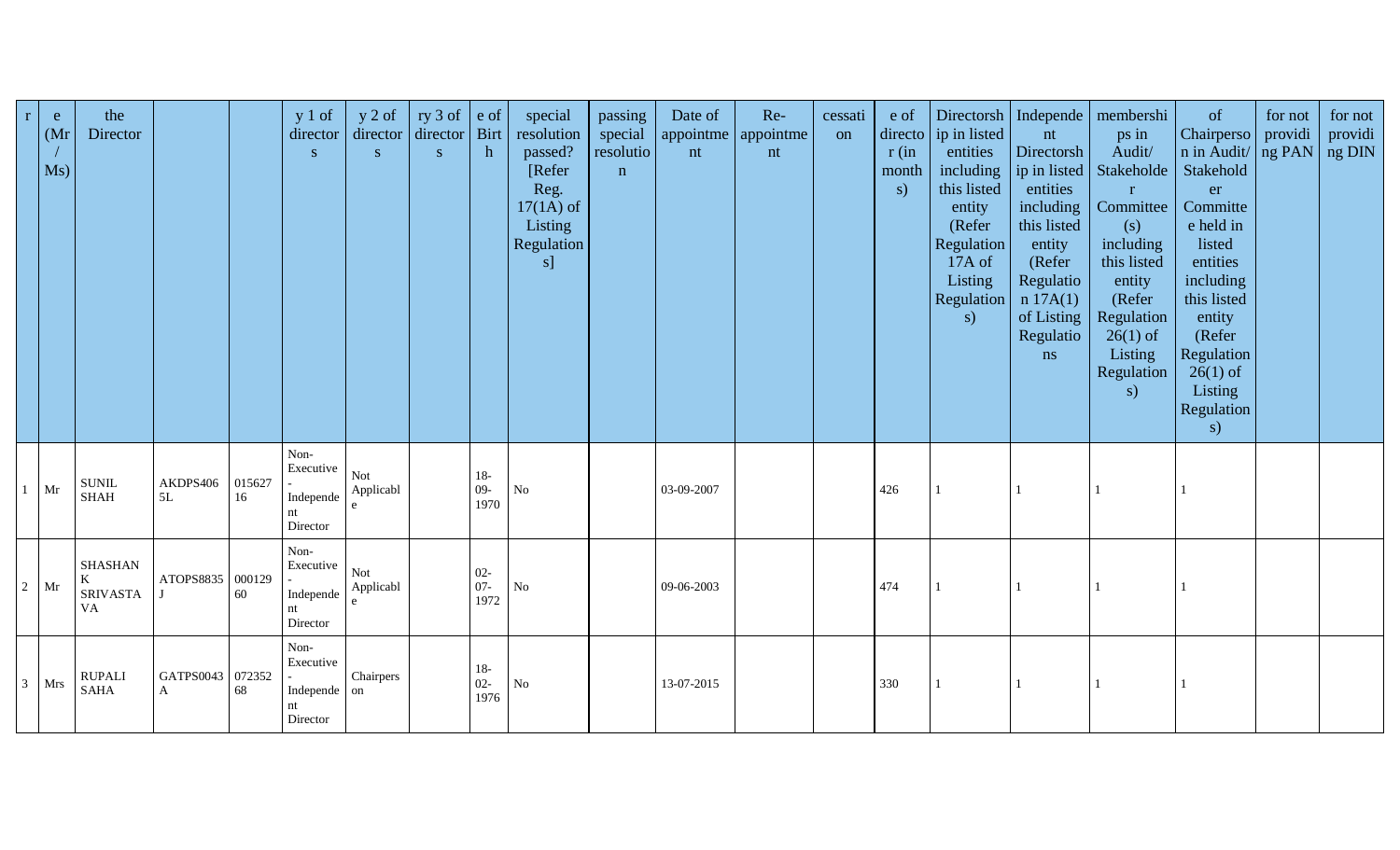| <b>Audit Committee Details</b> |                      |                                      |                                                |                            |                        |                      |                |  |  |  |  |
|--------------------------------|----------------------|--------------------------------------|------------------------------------------------|----------------------------|------------------------|----------------------|----------------|--|--|--|--|
|                                |                      |                                      |                                                |                            |                        |                      |                |  |  |  |  |
| <b>Sr</b>                      | <b>DIN</b><br>Number | Name of Committee<br>members         | Category 1 of directors                        | Category 2 of<br>directors | Date of<br>Appointment | Date of<br>Cessation | <b>Remarks</b> |  |  |  |  |
|                                | 01562716             | <b>SUNIL SHAH</b>                    | Non-Executive -<br><b>Independent Director</b> | Member                     | 03-09-2007             |                      |                |  |  |  |  |
|                                | 00012960             | <b>SHASHANK</b><br><b>SRIVASTAVA</b> | Non-Executive -<br><b>Independent Director</b> | Member                     | $09 - 06 - 2003$       |                      |                |  |  |  |  |
|                                | 07235268             | <b>RUPALI SAHA</b>                   | Non-Executive -<br><b>Independent Director</b> | Chairperson                | 13-07-2015             |                      |                |  |  |  |  |

|    | Nomination and remuneration committee |                                                                             |                                                |                            |                        |                      |                |  |  |  |  |  |
|----|---------------------------------------|-----------------------------------------------------------------------------|------------------------------------------------|----------------------------|------------------------|----------------------|----------------|--|--|--|--|--|
|    |                                       | Whether the Nomination and remuneration committee has a Regular Chairperson |                                                | Yes                        |                        |                      |                |  |  |  |  |  |
| Sr | <b>DIN</b><br>Number                  | Name of Committee<br>members                                                | Category 1 of directors                        | Category 2 of<br>directors | Date of<br>Appointment | Date of<br>Cessation | <b>Remarks</b> |  |  |  |  |  |
|    | 01562716                              | <b>SUNIL SHAH</b>                                                           | Non-Executive -<br><b>Independent Director</b> | Member                     | 03-09-2007             |                      |                |  |  |  |  |  |
|    | 00012960                              | <b>SHASHANK</b><br><b>SRIVASTAVA</b>                                        | Non-Executive -<br><b>Independent Director</b> | Chairperson                | 09-06-2003             |                      |                |  |  |  |  |  |
|    | 07235268                              | <b>RUPALI SAHA</b>                                                          | Non-Executive -<br><b>Independent Director</b> | Member                     | 13-07-2015             |                      |                |  |  |  |  |  |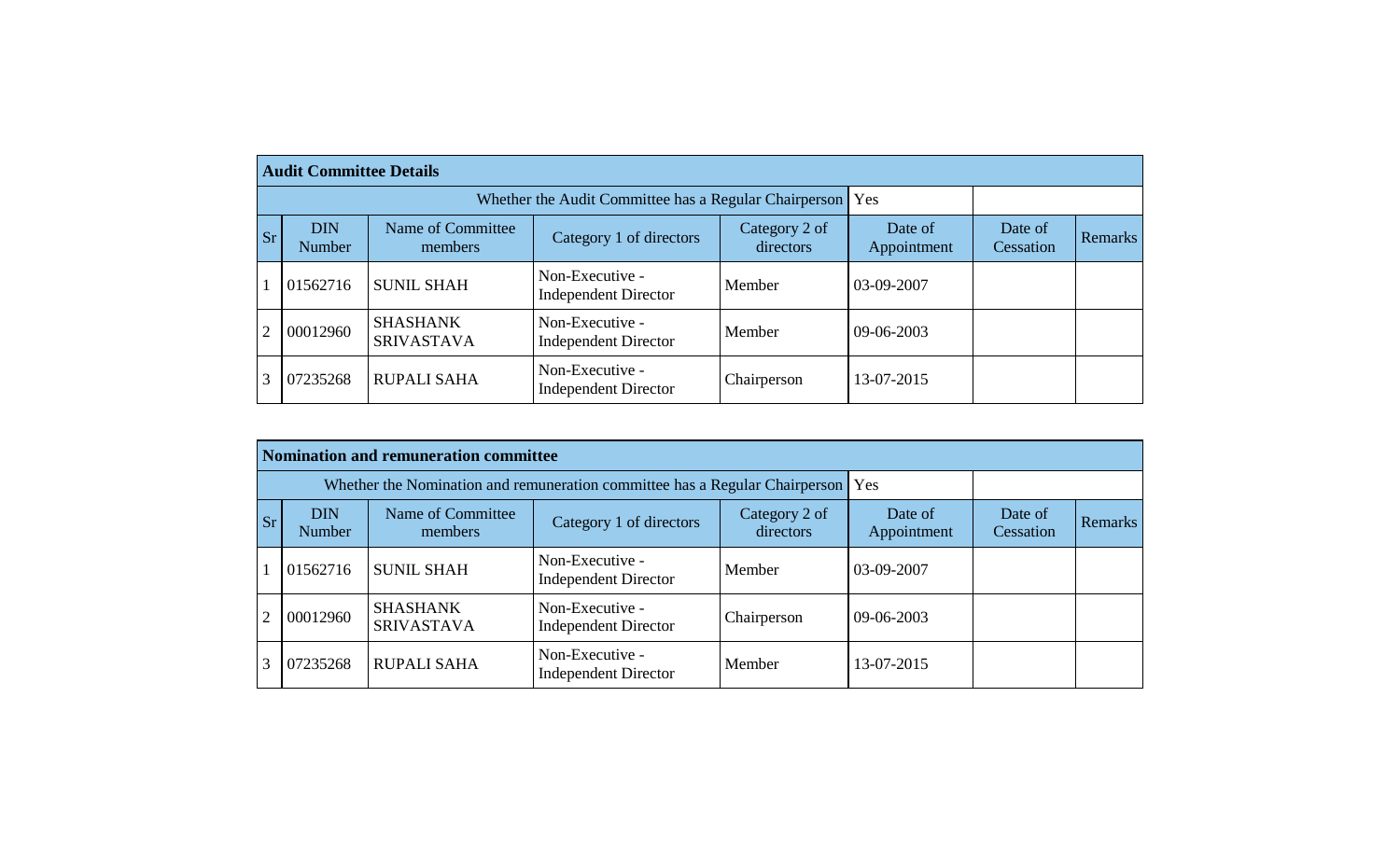|    |                      | <b>Stakeholders Relationship Committee</b>                                |                                                |                            |                        |                      |         |
|----|----------------------|---------------------------------------------------------------------------|------------------------------------------------|----------------------------|------------------------|----------------------|---------|
|    |                      | Whether the Stakeholders Relationship Committee has a Regular Chairperson |                                                | Yes                        |                        |                      |         |
| Sr | <b>DIN</b><br>Number | Name of Committee<br>members                                              | Category 1 of directors                        | Category 2 of<br>directors | Date of<br>Appointment | Date of<br>Cessation | Remarks |
|    | 01562716             | <b>SUNIL SHAH</b>                                                         | Non-Executive -<br><b>Independent Director</b> | Member                     | 03-09-2007             |                      |         |
| 2  | 00012960             | <b>SHASHANK</b><br><b>SRIVASTAVA</b>                                      | Non-Executive -<br><b>Independent Director</b> | Member                     | 09-06-2003             |                      |         |
| 3  | 07235268             | <b>RUPALI SAHA</b>                                                        | Non-Executive -<br><b>Independent Director</b> | Chairperson                | 13-07-2015             |                      |         |

| <b>Risk Management Committee</b> |                       |                                                                 |                            |                            |                        |                      |                |  |  |  |
|----------------------------------|-----------------------|-----------------------------------------------------------------|----------------------------|----------------------------|------------------------|----------------------|----------------|--|--|--|
|                                  |                       | Whether the Risk Management Committee has a Regular Chairperson |                            |                            |                        |                      |                |  |  |  |
| l Sr                             | ${\rm DIN}$<br>Number | Name of Committee<br>members                                    | Category 1 of<br>directors | Category 2 of<br>directors | Date of<br>Appointment | Date of<br>Cessation | <b>Remarks</b> |  |  |  |

| <b>Corporate Social Responsibility Committee</b> |                      |                                                                                 |                            |                            |                        |                      |                |  |  |  |
|--------------------------------------------------|----------------------|---------------------------------------------------------------------------------|----------------------------|----------------------------|------------------------|----------------------|----------------|--|--|--|
|                                                  |                      | Whether the Corporate Social Responsibility Committee has a Regular Chairperson |                            |                            |                        |                      |                |  |  |  |
| <b>Sr</b>                                        | <b>DIN</b><br>Number | Name of Committee<br>members                                                    | Category 1 of<br>directors | Category 2 of<br>directors | Date of<br>Appointment | Date of<br>Cessation | <b>Remarks</b> |  |  |  |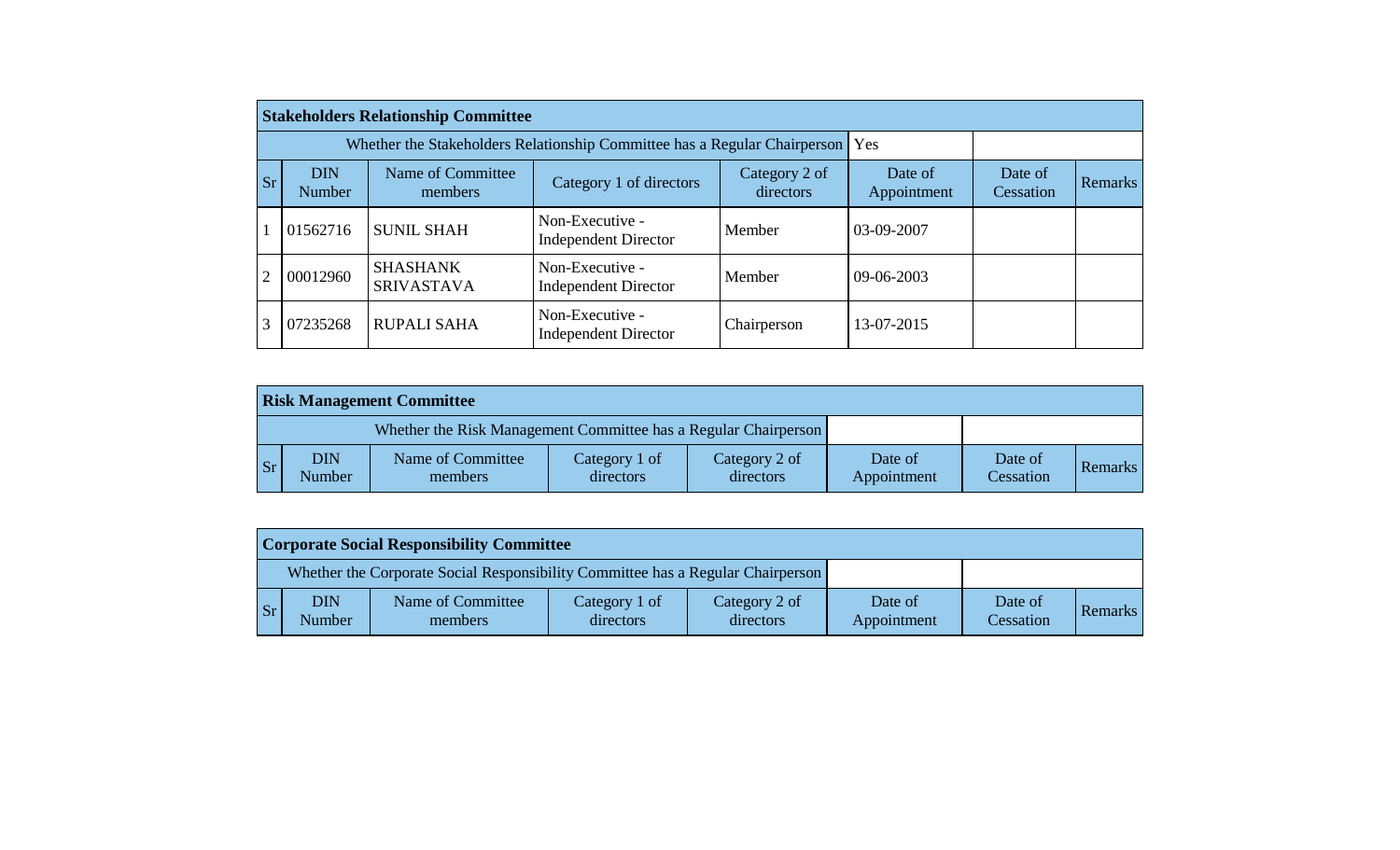|    | <b>Other Committee</b> |                                      |                                            |                                                |                            |                |  |  |  |  |  |  |
|----|------------------------|--------------------------------------|--------------------------------------------|------------------------------------------------|----------------------------|----------------|--|--|--|--|--|--|
| Sr | <b>DIN</b><br>Number   | Name of Committee<br>members         | Name of other committee                    | Category 1 of directors                        | Category 2 of<br>directors | <b>Remarks</b> |  |  |  |  |  |  |
|    | 01562716               | <b>SUNIL SHAH</b>                    | <b>VIGIL MECHANISM</b><br><b>COMMITTEE</b> | Non-Executive -<br><b>Independent Director</b> | Member                     |                |  |  |  |  |  |  |
| 2  | 00012960               | <b>SHASHANK</b><br><b>SRIVASTAVA</b> | <b>VIGIL MECHANISM</b><br><b>COMMITTEE</b> | Non-Executive -<br><b>Independent Director</b> | Member                     |                |  |  |  |  |  |  |
|    | 07235268               | <b>RUPALI SAHA</b>                   | <b>VIGIL MECHANISM</b><br><b>COMMITTEE</b> | Non-Executive -<br><b>Independent Director</b> | Chairperson                |                |  |  |  |  |  |  |

| <b>Annexure 1</b>                                                                                                                          |                                                                     |                                                                      |                                    |                                                     |                                             |                                                           |  |  |  |  |  |
|--------------------------------------------------------------------------------------------------------------------------------------------|---------------------------------------------------------------------|----------------------------------------------------------------------|------------------------------------|-----------------------------------------------------|---------------------------------------------|-----------------------------------------------------------|--|--|--|--|--|
| <b>Annexure 1</b>                                                                                                                          |                                                                     |                                                                      |                                    |                                                     |                                             |                                                           |  |  |  |  |  |
| <b>III. Meeting of Board of Directors</b>                                                                                                  |                                                                     |                                                                      |                                    |                                                     |                                             |                                                           |  |  |  |  |  |
|                                                                                                                                            | Disclosure of notes on meeting of<br>board of directors explanatory |                                                                      |                                    |                                                     |                                             |                                                           |  |  |  |  |  |
| Date(s) of<br>$Date(s)$ of<br>meeting (if any)<br>meeting (if any)<br><b>Sr</b><br>in the previous<br>in the current<br>quarter<br>quarter |                                                                     | Maximum gap<br>between any two<br>consecutive (in<br>number of days) | Notes for not<br>providing<br>Date | Whether<br>requirement of<br>Quorum met<br>(Yes/No) | Number of<br><b>Directors</b><br>$present*$ | No. of Independent<br>Directors attending<br>the meeting* |  |  |  |  |  |
|                                                                                                                                            | 30-06-2021                                                          |                                                                      |                                    | Yes                                                 |                                             |                                                           |  |  |  |  |  |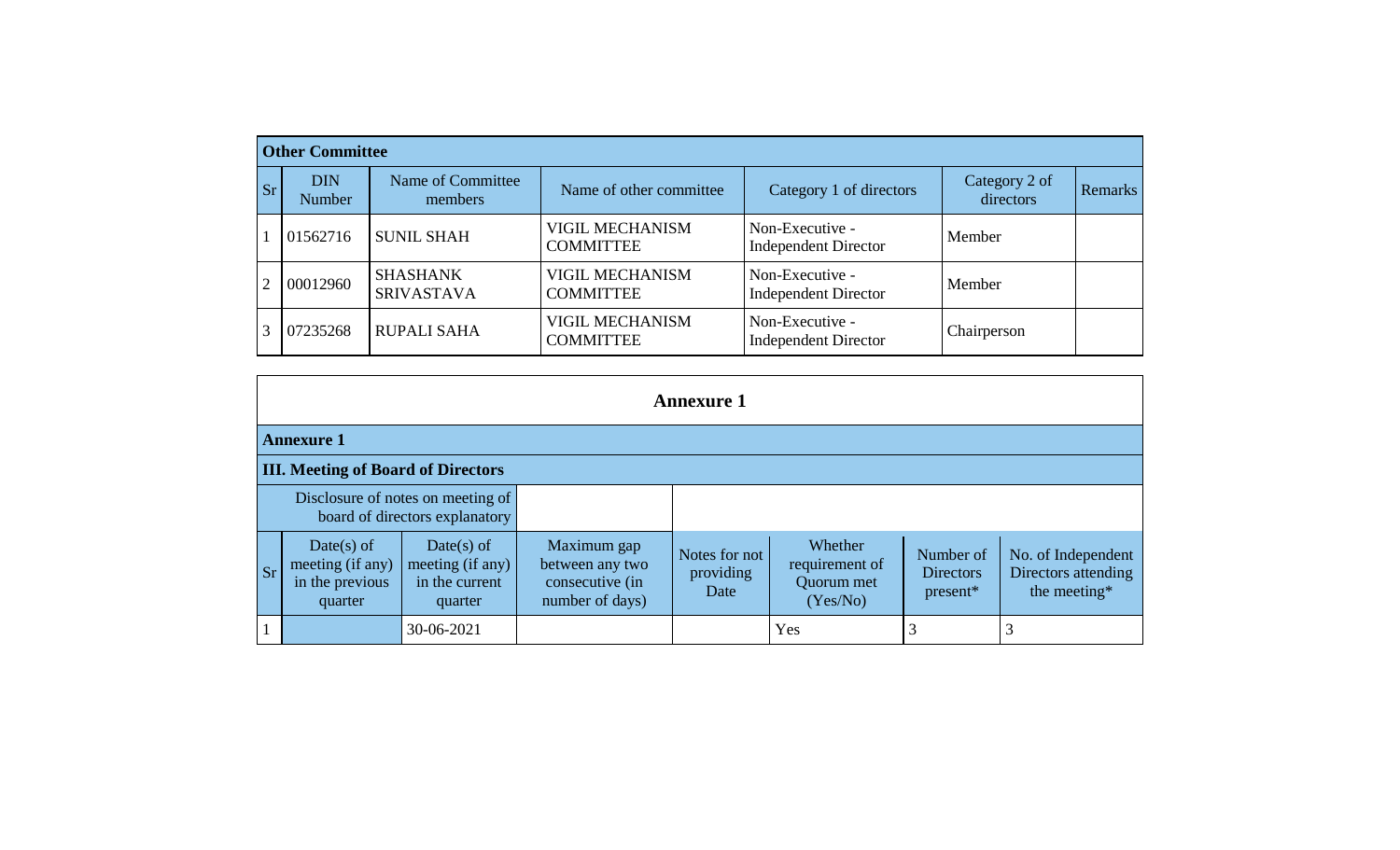|                | <b>Annexure 1</b>                                |                                                                                                                  |                                                                            |                                                      |                                       |                                                     |                                           |                                                                        |  |  |  |  |  |
|----------------|--------------------------------------------------|------------------------------------------------------------------------------------------------------------------|----------------------------------------------------------------------------|------------------------------------------------------|---------------------------------------|-----------------------------------------------------|-------------------------------------------|------------------------------------------------------------------------|--|--|--|--|--|
|                | <b>IV. Meeting of Committees</b>                 |                                                                                                                  |                                                                            |                                                      |                                       |                                                     |                                           |                                                                        |  |  |  |  |  |
|                |                                                  |                                                                                                                  |                                                                            |                                                      |                                       |                                                     |                                           |                                                                        |  |  |  |  |  |
| <b>Sr</b>      | Name of<br>Committee                             | $Date(s)$ of meeting<br>(Enter dates of<br>Previous quarter<br>and Current quarter<br>in chronological<br>order) | Maximum gap<br>between any<br>two<br>consecutive (in<br>number of<br>days) | Name of other<br>committee                           | Reson for<br>not<br>providing<br>date | Whether<br>requirement of<br>Quorum met<br>(Yes/No) | Number of<br><b>Directors</b><br>present* | No. of<br>Independent<br><b>Directors</b><br>attending the<br>meeting* |  |  |  |  |  |
|                | Audit<br>Committee                               | 30-06-2021                                                                                                       |                                                                            |                                                      |                                       | Yes                                                 | 3                                         | 3                                                                      |  |  |  |  |  |
| $\overline{2}$ | Nomination<br>and<br>remuneration<br>committee   | 30-06-2021                                                                                                       |                                                                            |                                                      |                                       | Yes                                                 | 3                                         | 3                                                                      |  |  |  |  |  |
| 3              | <b>Stakeholders</b><br>Relationship<br>Committee | 30-06-2021                                                                                                       |                                                                            |                                                      |                                       | Yes                                                 | 3                                         | 3                                                                      |  |  |  |  |  |
| $\overline{4}$ | Other<br>Committee                               | 30-06-2021                                                                                                       |                                                                            | <b>VIGIL</b><br><b>MECHANISM</b><br><b>COMMITTEE</b> |                                       | Yes                                                 | 3                                         | 3                                                                      |  |  |  |  |  |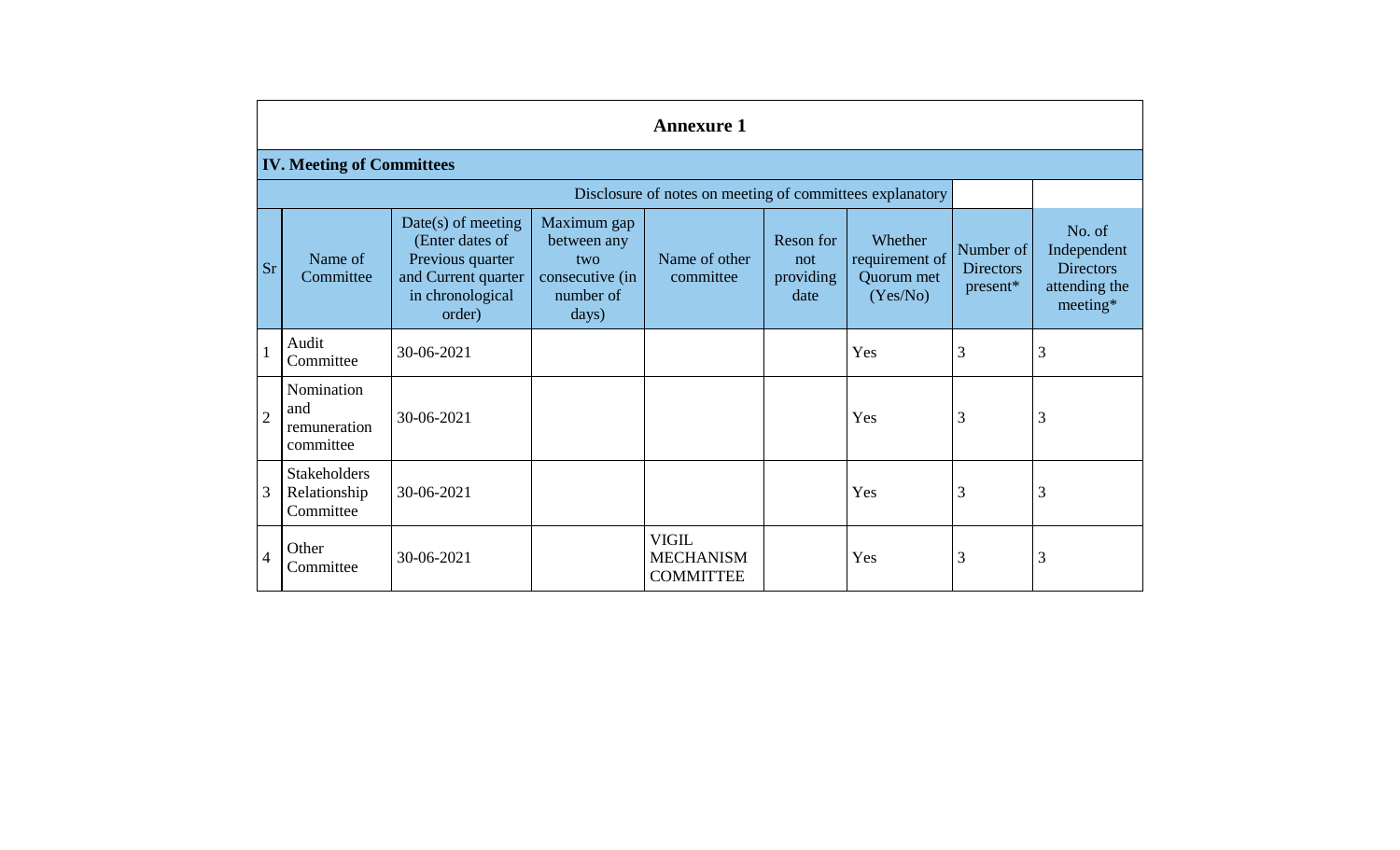| <b>Annexure 1</b>                                                                                         |                                  |                                                                    |  |  |  |  |  |  |  |  |
|-----------------------------------------------------------------------------------------------------------|----------------------------------|--------------------------------------------------------------------|--|--|--|--|--|--|--|--|
| <b>V. Related Party Transactions</b>                                                                      |                                  |                                                                    |  |  |  |  |  |  |  |  |
| Sr<br>Subject                                                                                             | Compliance status<br>(Yes/No/NA) | If status is "No" details of non-<br>compliance may be given here. |  |  |  |  |  |  |  |  |
| Whether prior approval of audit committee obtained                                                        | <b>NA</b>                        |                                                                    |  |  |  |  |  |  |  |  |
| $\overline{2}$<br>Whether shareholder approval obtained for material RPT                                  | <b>NA</b>                        |                                                                    |  |  |  |  |  |  |  |  |
| Whether details of RPT entered into pursuant to omnibus<br>approval have been reviewed by Audit Committee | NA                               |                                                                    |  |  |  |  |  |  |  |  |

| <b>Annexure 1</b>       |                                                                                                                                                                                                                 |                               |  |  |  |
|-------------------------|-----------------------------------------------------------------------------------------------------------------------------------------------------------------------------------------------------------------|-------------------------------|--|--|--|
| <b>VI. Affirmations</b> |                                                                                                                                                                                                                 |                               |  |  |  |
| $S_r$                   | Subject                                                                                                                                                                                                         | Compliance status<br>(Yes/No) |  |  |  |
|                         | The composition of Board of Directors is in terms of SEBI (Listing obligations and disclosure requirements)<br>Regulations, 2015                                                                                | Yes                           |  |  |  |
| $\overline{2}$          | The composition of the following committees is in terms of SEBI(Listing obligations and disclosure<br>requirements) Regulations, 2015 a. Audit Committee                                                        | Yes                           |  |  |  |
| $\overline{3}$          | The composition of the following committees is in terms of SEBI(Listing obligations and disclosure<br>requirements) Regulations, 2015. b. Nomination & remuneration committee                                   | Yes                           |  |  |  |
| $\vert 4$               | The composition of the following committees is in terms of SEBI(Listing obligations and disclosure<br>requirements) Regulations, 2015. c. Stakeholders relationship committee                                   | Yes                           |  |  |  |
| $\overline{5}$          | The composition of the following committees is in terms of SEBI(Listing obligations and disclosure<br>requirements) Regulations, 2015. d. Risk management committee (applicable to the top 500 listed entities) | <b>NA</b>                     |  |  |  |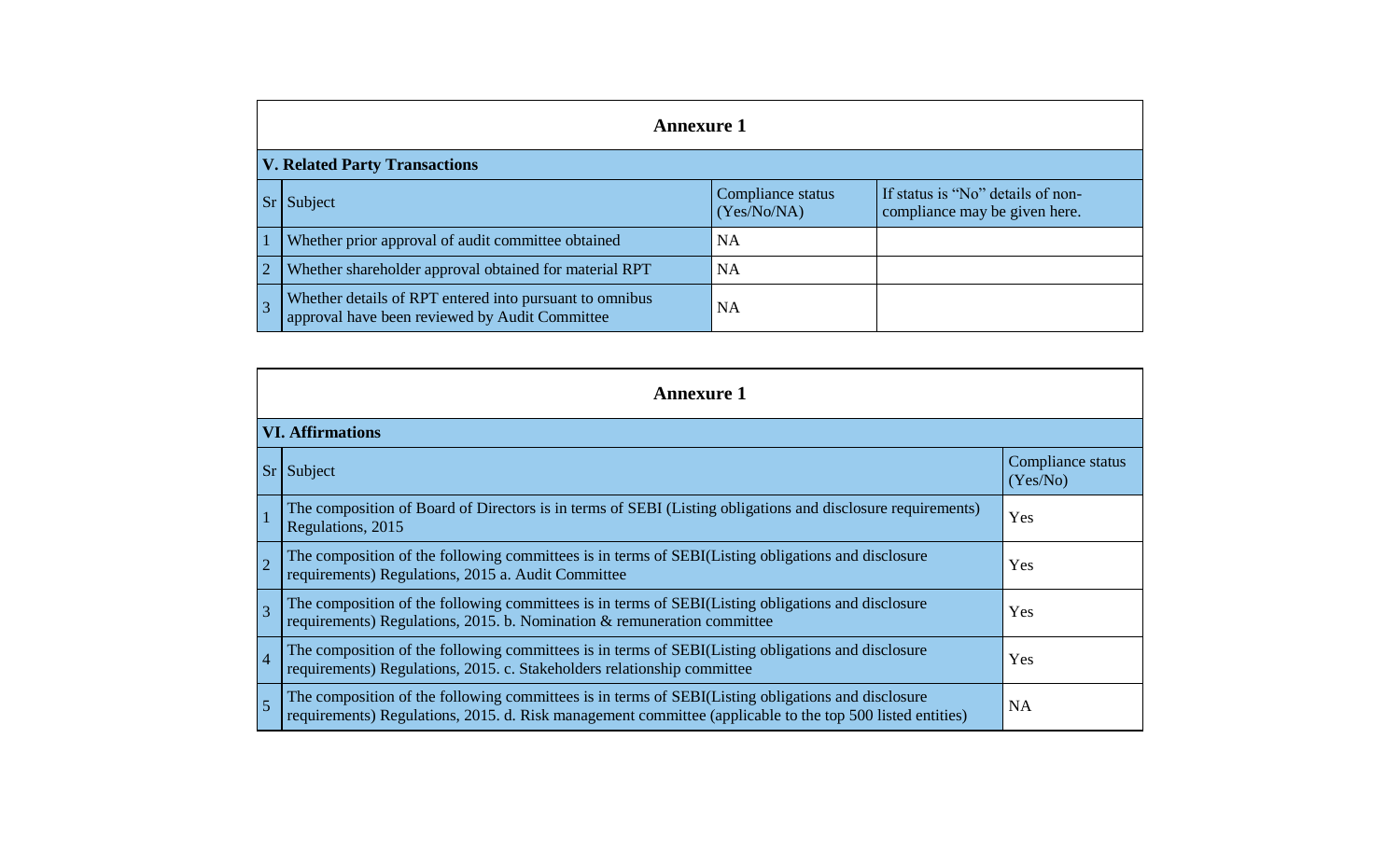|  | The committee members have been made aware of their powers, role and responsibilities as specified in SEBI<br>(Listing obligations and disclosure requirements) Regulations, 2015.             |     |
|--|------------------------------------------------------------------------------------------------------------------------------------------------------------------------------------------------|-----|
|  | The meetings of the board of directors and the above committees have been conducted in the manner as<br>specified in SEBI (Listing obligations and disclosure requirements) Regulations, 2015. | Yes |
|  | This report and/or the report submitted in the previous quarter has been placed before Board of Directors.                                                                                     | Yes |

|                        | <b>Annexure 1</b> |                                          |  |  |  |
|------------------------|-------------------|------------------------------------------|--|--|--|
| $\mathbf{S}\mathbf{r}$ | Subject           | Compliance status                        |  |  |  |
|                        | Name of signatory | Pankaj Khanna                            |  |  |  |
|                        | Designation       | Company Secretary and Compliance Officer |  |  |  |

| <b>Signatory Details</b> |                                          |  |
|--------------------------|------------------------------------------|--|
| Name of signatory        | Pankaj Khanna                            |  |
| Designation of person    | Company Secretary and Compliance Officer |  |
| Place                    | <b>KOLKATA</b>                           |  |
| Date                     | 14-07-2021                               |  |